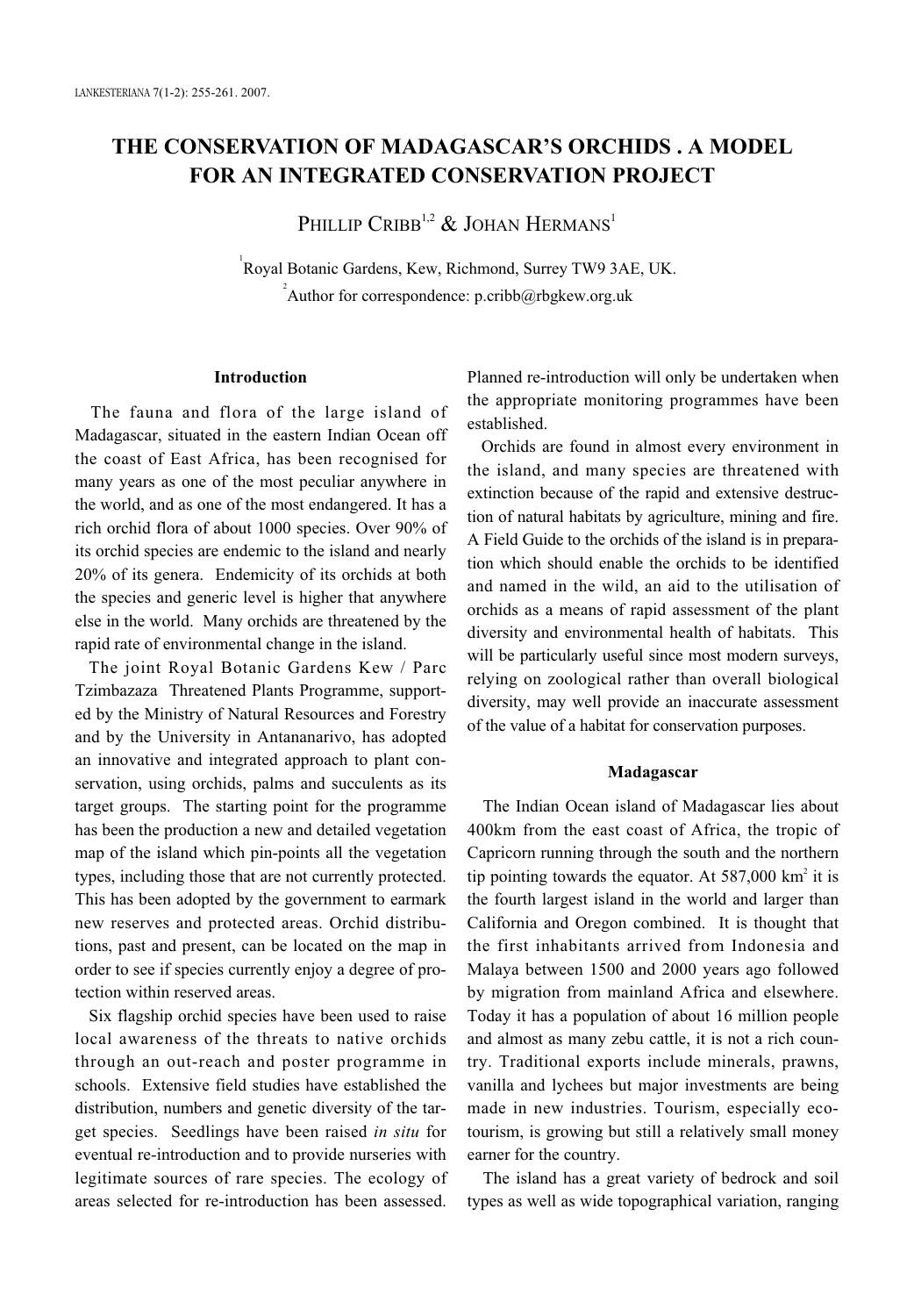from tropical coastal forest to several mountain ranges over 2000m. It separated from the mainland about 165 million years ago as a result of continental drift and, in this way, a largely endemic flora and fauna developed, there being an exceptional level of endemism. An estimated 9500 different vascular plants, 81% of them endemic, are found there; at the last count 980 different orchids in 59 genera have been recorded, suggesting that over one in ten vascular plants on Madagascar are orchids. The endemic flora and fauna has fascinated explorers for centuries but our knowledge of it is still surprisingly limited.

## **Vegetation zones**

The island has been divided into a number of fairly well defined areas of vegetation and climate, but more recently detailed mapping techniques, such as satellite imaging, have been used to re-define some of these zones. Innovative work by Du Puy & Moat (2003) and Moat (2005; www.vegmad.org), for example, matched underlying geology with vegetation. In addition, detailed analysis of the natural history of Madagascar has been published by a large group of authors in Goodman & Benstead (2003), giving further insight in the island's natural diversity. The following is a summary of the distinct areas of vegetation on Madagascar, it will also illustrate the delicate ecology of some representative orchids.

## **The eastern rain forest**

This vegetation zone, covers a large part of the island and occurs from the north down the east to the southeast corner of the island. It runs from the coast to the crest of mountains lying parallel to the eastern length of the Island. This part of the country is under the influence of the South-east trade winds, which promote cloud formation and heavy rainfall throughout the year. Average annual rainfall is over 2000mm, topping 6000mm in parts of the Masoala peninsula in the north-east. There is no marked dry season at lower elevations and only a brief one higher up where it is cooler so that broad-leaf evergreen forest is supported. Temperatures are generally high with mean winter readings in the coolest season ranging from 18°C at sea level to 10°C at the top of the escarpment. Primary vegetation is mostly lowland rain forest with tall forest trees (up to 25-30m) but there are several distinct strata in the forest and a diffuse understory. This type of forest is rich in species. It is in much better condition in the north and north-east than further south where just a patchwork remains. This type of vegetation continues in the north-west around the Sambirano river valley where there is a short dry season and about 1800mm of rainfall. In cultivation plants of this area will need to be kept fairly moist throughout most of the year, the amount of heat and light required will vary much from species to species. *Cymbidiella flabellata*, for example, grows as a ter-

restrial in boggy areas and is sometimes seen in great quantity, plants can be fully exposed to sunlight near the sea but it can also be found at the edge of forest or beneath ericaceous scrub (*Philippia*). On the other hand *Cymbidiella falcigera* almost invariably grows on *Raphia* palms in marshy ground, the root system of the orchid is very elaborate and runs deeply into the soft bract fibre of the palm. This species is very difficult to establish in cultivation. The third species of this endemic genus is *C. pardalina* which lives in association with *Platycerium madagascariense*, a staghorn fern with net-veined sterile fronds. This association seems essential, at least in nature, for the development of the orchid. The roots of the orchid develop in the crown of sterile fronds of the fern that form a protective shell against direct sunlight and desiccation. Ants also often establish themselves in the crown of fronds of the fern. The orchid and fern live epiphytically up to 20m high on tree trunks, most commonly *Albizia*, this whole combination forming a very complex and vulnerable micro-ecosystem.

The eastern forest is the home of numerous orchids, the following are just a selection of the more unusual ones. *Beclardia macrostachya* often grows in semishade, while from the same habitat comes *Oeonia rosea* with its colourful lip. *Angraecum rubellum* is a twig epiphyte, the flowers are only a few millimetres but the pink colouration makes it very unusual. *Microcoelia gilpinae* is another colourful angraecoid; it is leafless and grows in the deep shade entwined amongst twigs. *Bulbophyllum* is well-represented as a genus with about 200 different species; one gem growing in deep shade and embedded in moss is *Bulbophyllum analamazoatra*. *Bulbophyllum hamelinii* is the giant of the genus with leaves almost 40 cm long and a large,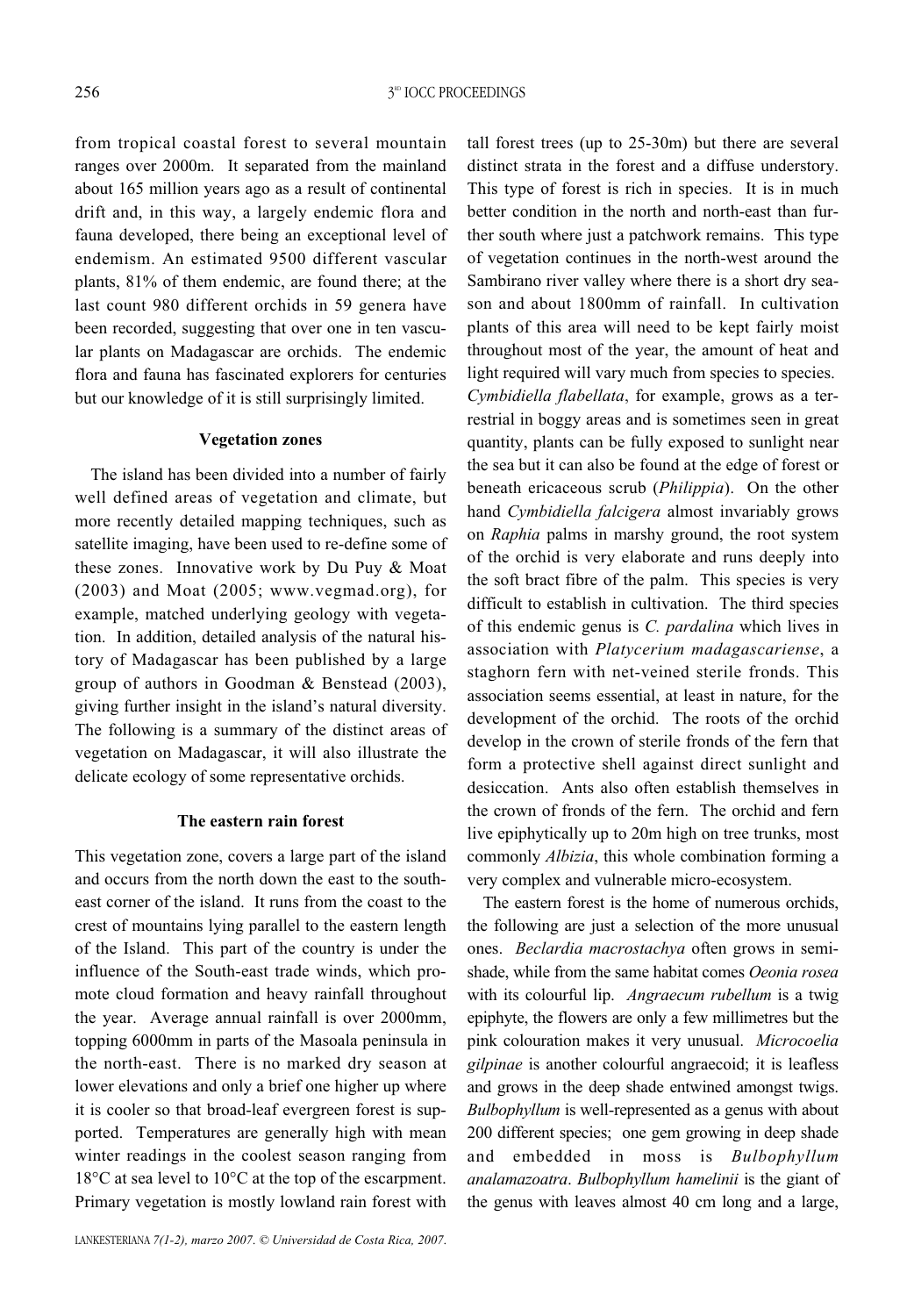malodorous inflorescence. Polystachyas can be found in the lower strata of the forest and also on the ground; there are over 20 different species on the island. It is often difficult to identify them because the flowers may look superficially similar but are variable in colour and size. *Polystachya clareae* with its bright orange flowers is readily identified. A fair number of *Liparis* species can be found in leaf litter on the forest floor, a distinctive one being *Liparis longicaulis* with a long rectangular stem and flowers that can be up to 3cm. *Gastrorchis* are amongst the most colourful terrestrial orchids in the area: *Gastrorchis tuberculosa* being one of the most striking; *G. pulchra* var*. perrieri* seems to thrive in cultivation (*G. steinhardtiana* is a synonym of it).

One of the highlights of the Madagascar orchid flora is *Cynorkis*, of which there are about 120 different species, most of them terrestrial but several species can be found growing in moss as true epiphytes like the tiny *C. peyrotii*. Others grow lithophytically, one of the finest examples being *C. lowiana* with very large flowers, which grows on dripping rocks in deep shade. *Physoceras* is very close to *Cynorkis*, the main difference is that the leaf is carried on a long stem. *Physoceras violaceum* grows in thick moss at the base of trees or on lower branches.

#### **Central highlands and mountains**

Although there is some overlap with the eastern habitats, the central plateau, including a number of mountain ranges, covers nearly 40% of the island. The climate is more seasonal than the east, with an annual rainfall between 1200 and 2500mm, and there are frequent mists in some areas. Mean temperature in the coldest months ranges from over 13°C in the East and West down to 5°C in high mountain zones. The remaining forest is very much fragmented and mainly composed of moist montane forest. The tree canopy is up to 25m with low-branched trees bearing numerous epiphytes, and there is a thick herbaceous understory. At higher elevations or on exposed ridges there are formations of sclerophyllous montane vegetation, also known as lichen forest, with smaller trees, again many epiphytes, but the understory is quite open and the soil is covered with moss and lichen. At lower altitude the principal vegetation consists of ericoid thicket, with a dwarf open habit

generally just a few metres in height. These areas of open woodland are sometimes dominated by Tapia, *Uapaca bojeri*. The trees have thick, fire-resistant bark allowing them to survive the fires which almost annually burn the coarse grassland around them. Tapia belongs in the family Euphorbiaceae, the fruit being edible. The tree is a host of the Malagasy silkworm, from which beautiful textiles are woven.

There is a very different ecosystem towards the summit of the mountains. Frosts and blizzards have been reported during the early morning hours of the dry season, a period lasting approximately seven to eight months, but mist and dew are common. These areas are recognised as containing many endemic plants with highly restricted distribution. Many of the massifs are not protected, although they contain numerous locally endemic species. The region is spotted with inselbergs (isolated monoliths of smooth rounded granite) in the central area and these have similar characteristics. Most of the region, however, consists of a complex blend of hills and valleys, covered by vast expanses of depauperate grassland or pseudosteppe of a few cosmopolitan fire-adapted grasses. There is evidence that some of this grassland was once thinly wooded. Apart from vast tracts of introduced trees like Pine and *Eucalyptus*, these are also the main areas of human habitation and food production. The region rests on degraded laterite soils. Annual man-induced fires are used to produce new herbaceous growth for grazing. In localities protected from fire some forest survives, particularly in gulleys. The orchids of these areas are now becoming quite scarce, most relying on specific microhabitats to thrive. They include many of the species that are seen in cultivation in Europe and elsewhere; it is the region closest to the capital Antananarivo and so it has been more heavily collected. Typical orchids from the region are: *Angraecum magdalenae,* growing in small groups on rocky outcrops, often sheltered by boulders or rock faces. The plants have slightly succulent leaves, large, fleshy flowers emerge on a short stem from beneath the leaf. *Angraecum sororium*, also from mountainous ground and tapia forest can grow quite tall, up to one metre, with elongated thin leaves. Smaller angraecums found in lichen forest or near the summit of some of the mountains are *Angraecum popowii* and *A. rutenbergianum*, both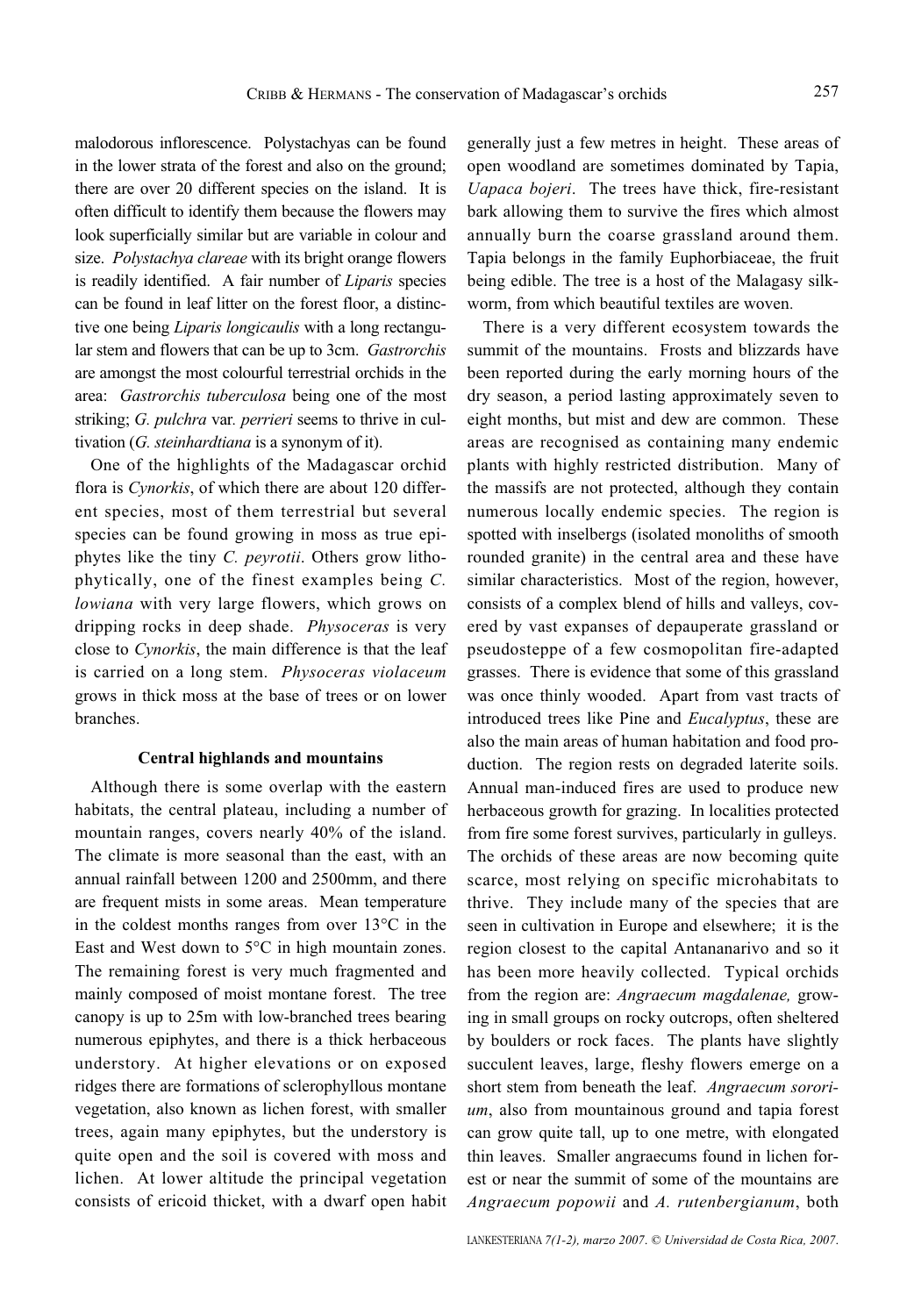bearing relatively large flowers. From moister and more shaded forest comes the monotypic *Lemurorchis madagascariensis.* 

In many ways the terrestrial orchids of this area are even more exciting and interesting. *Cynorkis* are very well represented with some large and colourful species: *C. gibbosa* can occasionally be seen on the roadside and is not uncommon in the foothills of some of the mountain ranges. The leaves have characteristic darker patches and can be 60cm long, they develop over a very short period, the plant flowers and the leaves then die back. Another locally common species found near cultivated land is *Eulophia plantaginea* , growing along streams and even reported in drainage ditches around rice paddies. Two of the most colourful terrestrials are the blue *Disa buchenaviana* which grows in fairly dry grassland and is locally common and *D. incarnata* grows in the same area but is always seen in boggy ground, it often grows together with *Satyrium trinerve*.

#### **Dry areas of the south & west**

The land gradually slopes westwards from the Central Highlands to the coast with remaining forest extending in a broad zone towards the coast from the northern tip of the island. The western zone receives rainfall only during the wet season with a dramatic reduction from the north to the south, ending in areas that receive less than 400mm of precipitation per year. The area supports a variety of sclerophyllous deciduous woodland, open woodland and wooded savannah plus small patches of humid vegetation along rivers and in *Raphia* marshes. The main primary vegetation consists of western deciduous forest which is hot and dry. Rainfall averages 500-1500mm and there is a long dry season of 5 to 10 months, having a profound effect on the vegetation.

The deciduous forest changes towards the south into spiny forest. Here the canopy is 10 to 15 m tall. The extreme south and south-west have an average rainfall of 700mm or less, the driest parts not even getting 300 mm. The climate is arid and hot, the average annual maximum temperature is 30 to 33°C, the minimum 15-21°C. Many plants have adaptations to store what little moisture is available and to minimise water loss. Vegetation is mainly low growing. This xerophytic forest, also known as spiny forest or bush, is dominated by *Euphorbia* and Didieraceae, the world's greatest diversity of baobabs and many other endemic succulents occur here. It is interspersed with limestone formations with their own unique vegetation. The northern part of the island is characterised by a wide variety of topography, with high mountain peaks and coastal plains. Its climate is similar to that of the east except for a much drier pocket at the northern tip.

Orchids in these habitats are not plentiful but they make up for this by their variety of form and interesting adaptation to extreme conditions. A species like *Grammangis spectabilis* from the Zombitsi forest in the south-west is a smaller and modified form of *G. ellisii* which is widespread on the eastern side of the island. *Paralophia epiphytica* has an interesting history; fragments of evidence of the existence of this unusual epiphyte go back to the 1970s. The horticulturalist Marcel Lecoufle found two epiphytes with *Eulophia*-like flowers growing on palm trees in the vicinity of Tõlanaro. One was identified as *Eulophia palmicola*, which had been described by the Henri Perrier de la Bâthie in 1935. The other was left with Jean Bosser at the Muséum in Paris who recognised it as a possible new species, but unfortunately insufficient herbarium material was available and he decided to await further evidence. In 1994 we found large colonies of the beautifully scented epiphyte in full flower in cultivated oil palms next to a swampy area of *Raphia* palms near Fort Dauphin, early the next year a group of botanists from the Royal Botanic Gardens, Kew visited the same site, herbarium and a living collections were made and the latter flowered at Kew in May 2001*.* With good herbarium material available Cribb *et. al.* then described it as *Eulophia epiphytica*. Based on molecular study it was recently placed in its own genus and is now known as *Paralophia epiphytica* (Cribb & Hermans, 2005). The host trees and the orchid have now almost completely disappeared; only few very small colonies remain.

The genus *Sobennikoffia* is restricted to warm and dry areas. Little difference can be found between the two main species: *S. robusta* has different leaves and a longer spur than *S. humbertiana*. The ultimate in succulence comes in the leafless *Vanilla*. *Vanilla perrieri*, with its impressive bright yellow flowers, is commonest in coastal scrubland, or littoral forest.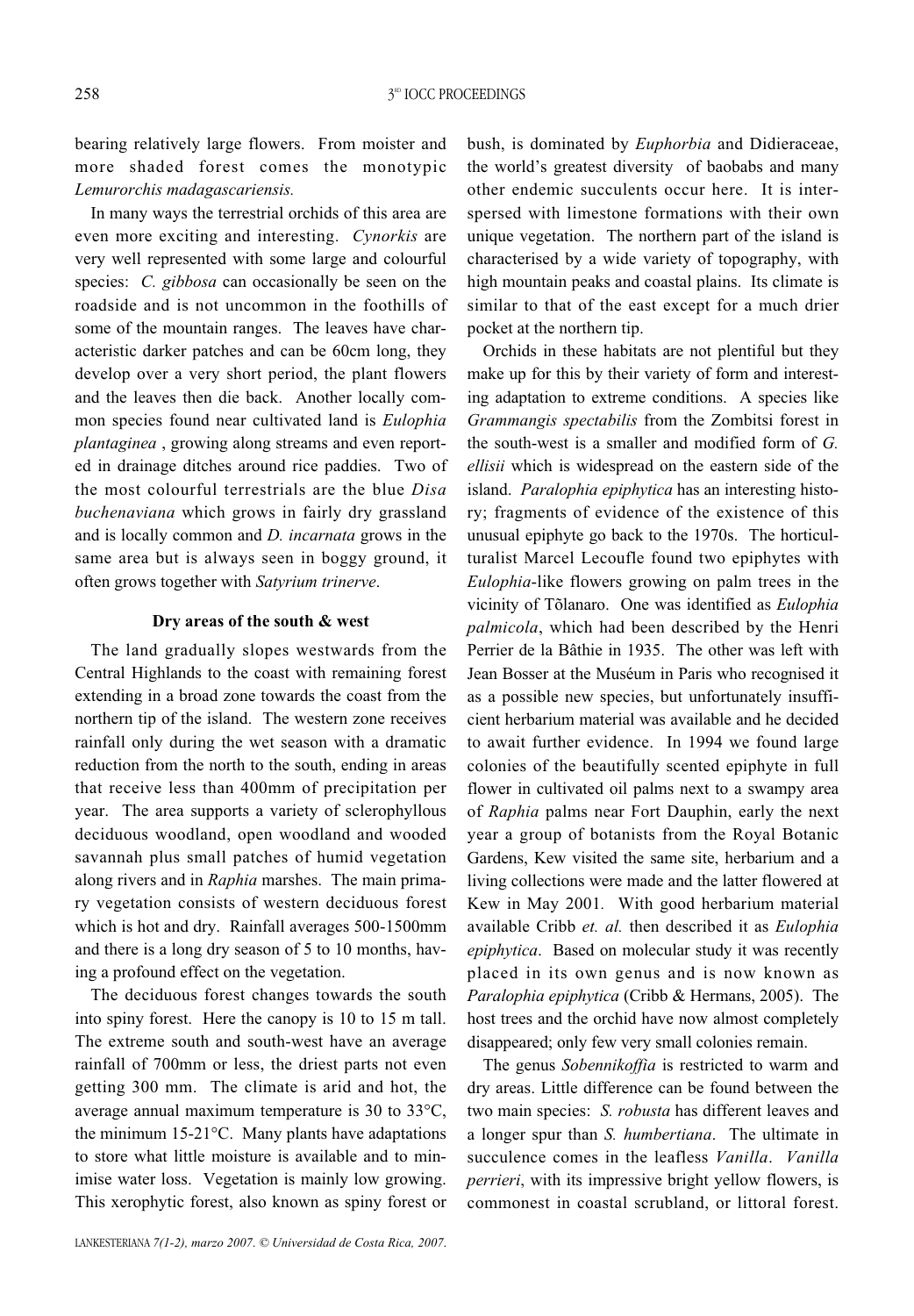The dry soil of this area provides the habitat for a variety of interesting terrestrials. The genus *Oeceoclades* is mainly found here and shows a fascinating array of shape and colour of plant: species like *Oeceoclades spathulifera*, *O. gracillima* (now incorporating *O. roseovariegata*) and *O. boinensis* have not just interesting flowers but also very intricately patterned leaves.

### **Orchid Mapping**

We are involved in an interesting project at the Royal Botanic Gardens Kew to reassess the vegetation of Madagascar. Up-to-date maps of surviving primary and secondary vegetation have been compiled using satellite imagery and ground-truthing. The resulting maps have provided the Madagascan Government with a template for the erection of new reserves to ensure that all the distinctive habitats of the island are protected. Previously, less than 50% were covered in Nature Reserves and other protected sites, mainly because the data on which they were based came from zoological sources. In particular, some distinct vegetation types, such as those found on high mountains, tapia forests, inselbergs and other specialised areas have been greatly reduced in extent and were not included in any of the current national parks or protected areas.

We have also been able to assess the distribution and vulnerability of some Madagascan orchid species. Distribution maps have been constructed, mainly based on data from herbarium sheets and other vouchered specimens with the data collected from the larger European and Madagascan herbaria and including historic as well as more recent records. The distribution patterns are being plotted onto maps that distinguish the remaining vegetation on the island based upon details of aerial mapping, geology and elevation (Du Puy & Moat in press). These maps can be used to indicate where species occurred historically, whether the vegetation they once occupied still persists and where a species might be found in surviving stands of natural vegetation. The maps confirm that some species are indeed endangered but also that others survive in several localities although often in very restricted habitats.

Some species have a limited geographical range, like *Eulophiella elisabethae* which is only found on the Masoala peninsula in the north-east. The orchid favours the palm *Dypsis fibrosa* as a host.

*Eulophiella roempleriana* is restricted to a narrow ecological range, only being found in the crown of tall screw-pines, *Pandanus*, which in turn grow in swampy ground in forests. Its distribution is confined to the eastern forest from Ranomafana in the southeast to Isle aux Nattes in the north-east, where the few remaining plants are used as a tourist attraction. In contrast, *Angraecum longicalcar*, *A. magdalenae* and *A. henrici* are more restricted in their distribution, being found on the central plateau in confined habitats. The results (Cribb *et al.*, in press) also suggest that species from the eastern rain forest are currently in decline and that those from the central plateau probably declined many years ago when the central plateau was cleared. *Angraecum sesquipedale* is widely distributed throughout the eastern part of the island but it is most common near the coast. Towards the south there are small scattered populations in littoral forest. Here they grow terrestrially in white sand that is now being mined for titanium dioxide. Some of the populations, but by no means all, from the dry south have narrower leaves and a single-flowered inflorescence, this variant was described as *A. sesquipedale* var*. angustifolium* but is still seen in cultivation under its old name of *A. bosseri*.

Another interesting observation was made regarding *Aerangis ellisii*, which rather puzzlingly was recently put on Appendix 1 of CITES, together with, for some reason, two of its synonyms. We all know that the species is fairly common in cultivation from seed-grown stock and there is no shortage of plants in nurseries. When looking at its distribution it is clear that the species is widespread, growing epiphytically in the eastern forest and rock on higher ground. In many ways it has a relatively good chance to escape extinction or even endangerment.

#### **Threatened Plant Appeal**

Kew, along with its partner institutions, is committed to an integrated approach to plant conservation that combines in situ and ex situ methods. In other words, it is useless protecting species if their habitats are disappearing. We need to conserve the habitats so that, if plants become threatened, remedial action can be taken such as better management of the environ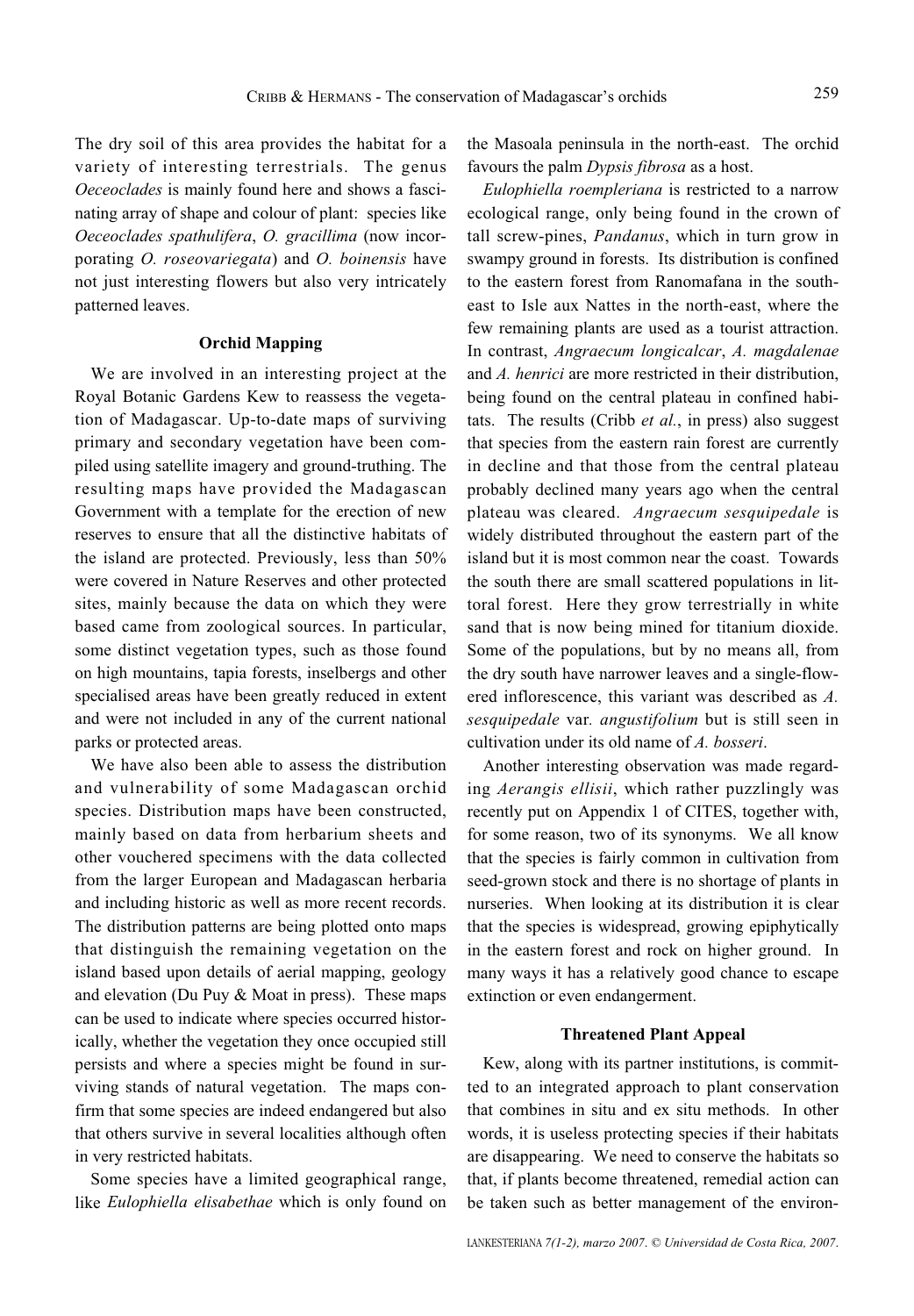ment or even reintroduction of endangered species.

Notwithstanding the commitment by the new Madagascar government to its natural resources, there is little doubt that much of the island's unique flora and fauna are under threat. The main encroachment comes from agriculture and fires running out of control from grass burning to stimulate new grass growth. These fires are almost essential for the survival of the large herds of cattle which are so important to Malagasy culture. Other threats are from logging, gathering for fuel, mining and to some extent collecting of desirable species, a few orchids are also harvested for medicinal purposes like *Vanilla madagascariensis* and some *Eulophia* & *Cynorkis* species. There is surprisingly little information available on the conservation status of the orchids on the island, as a consequence there has been little systematic conservation planning. Several major projects, notably by the Royal Botanic Gardens Kew in collaboration with Parc Tzimbazaza and other local and international partners, are trying to address this.

One of the major initiatives is the Madagascar Threatened Plant appeal organised through the Friends of Kew which has not only raised a considerable amount of money but also created a greater awareness of the challenges Madagascar faces. The aim is to produce an integrated approach to plant conservation, utilising a number of horticulturally interesting orchids, palms and succulents as flagship species. The six target orchids are: *Aeranthes henrici*, *Angraecum longicalcar, A. magdalenae, Bulbophyllum hamelinii, Eulophiella roempleriana* and *Grammangis spectabilis*. Funds have been spent on conservation assessments and research on distribution. The Centre Technique Horticole d'Antananarivo has been able to purchase materials and equipment for micro-propagation of the target species, a new orchid house at the Parc Tzimbazaza near Antananarivo has been constructed and others renovated for ex-situ conservation. Training has been provided and extensive fieldwork by Kew and local botanists has been undertaken. Work has concentrated on assessing conservation status, distribution and the study of population structure and pollination biology. A long-term aim is to reintroduce selected species to areas from which they have been lost. Efforts by private individuals and nurseries have also

LANKESTERIANA *7(1-2), marzo 2007*. *© Universidad de Costa Rica, 2007*.

contributed to the wider availability of seed-grown orchids. Surplus seedlings will be sold through the trade to finance further work. Educational material in the form of posters and displays have been produced in three languages: Malagasy, French and English.

## **Orchids as environmental indicators**

A checklist and bibliography of the orchids of Madagascar was published more than 5 years ago (Du Puy *et al.*, 1999), the book has now sold out. The work sparked a renewed interest in the orchids of Madagascar and surrounding islands; important fieldwork was undertaken by several individuals and organisations. This, together with the continued work by the botanists working at the Herbier National in Paris, especially Jean Bosser, has meant that a considerable amount of additional information has become available. Several genera have been revised and new species described.

*Madagascan Orchids*, a revised version of the Checklist and Bibliography (Hermans *et al.* 2007), will be published shortly and this will be another step towards a full revision of the orchid flora of the region. In the new book, the checklist has been updated, idiosyncrasies in nomenclature have been resolved, much additional information on distribution, habitat and flowering time has been extracted from herbarium collections and incorporated and a number of oversights and errors have been amended. Almost one hundred changes in nomenclature are proposed in the new book A large number of species are illustrated. Further details can be obtained from j.harris@rbgkew.org.uk.

Orchids are found in almost every habitat in Madagascar and are ideal plants for use as indicators of environmental health. We have a good idea of where orchids were historically distributed, field work is providing a clear idea of modern distributions and threats. An illustrated *Field Guide to Madagascan Orchids* is in an advanced state of preparation that will allow plants to be named in the field. Distributions affected by environmental changes can then be rapidly monitored. The orchid data can then be assessed alongside data from birds, butterflies, lemurs, amphibians and reptiles to provide a clearer idea of the health and conservation needs of any particular habitat.